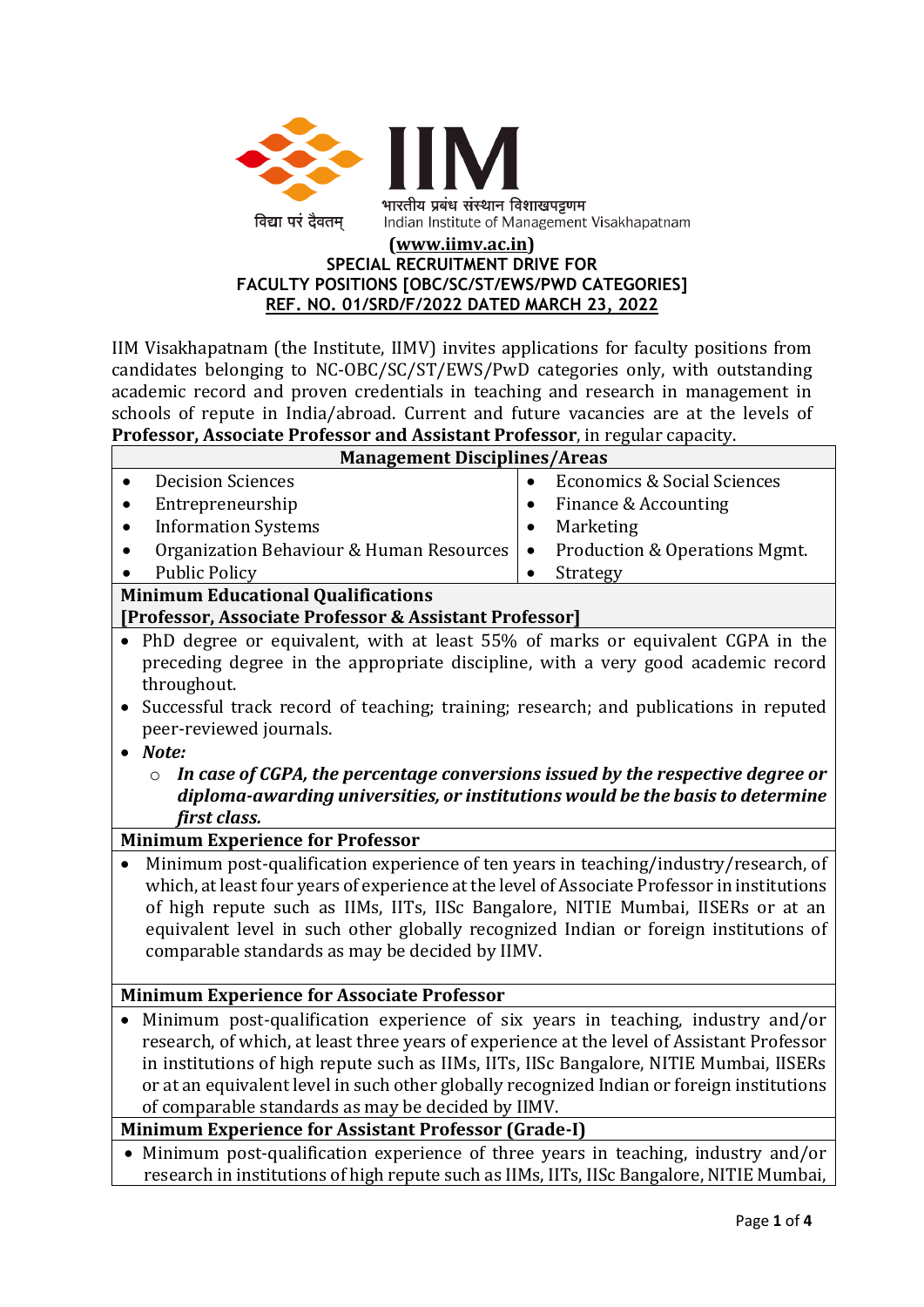IISERs or at an equivalent level in such other globally recognized Indian or foreign institutions of comparable standards as may be decided by IIMV.

# **Desirable Experience for Assistant Professor (Grade-II)**

• Up to three years of post-qualification experience in teaching, industry and/or research in institutions of high repute such as IIMs, IITs, IISc Bangalore, NITIE Mumbai, IISERs or at an equivalent level in such other globally recognized Indian or foreign institutions of comparable standards as may be decided by IIMV.

### **Scales of Pay**

- •Professor: Pay Level 14 of Seventh Central Pay Commission (7th CPC)
	- o Starting Basic Pay Rs.1,44,200/- + Allowances
- •Associate Professor: Pay Level 13A2 of 7th CPC
	- o Starting Basic Pay Rs.1,39,600/- + Allowances
- •Assistant Professor Grade I: Pay Level 12 or 13A1 of 7th CPC
	- o Starting Basic Pay Rs.1,01,500/- + Allowances (for Pay Level 12)
	- o Starting Basic Pay Rs.1,31,400/- + Allowances (for Pay Level 13A1).
- •Assistant Professor Grade II: Pay Level 10 or 11 of 7th CPC
	- o Starting Basic Pay Rs.70900/- + Allowances (for Pay Level 10)
	- o Starting Basic Pay Rs.71000/- + Allowances (for Pay Level 11).
- A higher start can be considered in deserving cases.

### **Selection Process**

- 1. A set of Committees constituted by the Institute will carry out the screening and selection processes.
- 2. The process would normally involve (i) short-listing of candidates based on suitability as ascertained from the applications; (ii) seminar-presentation by the short-listed candidates; and (iii) interview for the further short-listed candidates (i.e., for only those who qualify in the seminar round). It is reiterated that only those candidates who qualify in the seminar will be taken forward to the interview round.
- 3. Candidates may be considered for a post lower than that applied for, if they are otherwise found suitable.
- 4. If the pandemic situation improves and interviews are held with physical presence, reimbursement of return economy airfare by the shortest route (domestic sector only) and accommodation (free of cost) will be provided to the candidates who attend the faculty seminar. Else, interviews would be held online (in virtual mode).

### **General Instructions**

- 1. Candidates are advised to visit the website of IIM Visakhapatnam [\(www.iimv.ac.in/careers\)](http://www.iimv.ac.in/careers) regularly for updates. Amendments, corrigenda (if any), will be placed on the Institute website only.
- 2. The Institute reserves the right not to fill up any, some or all position(s).
- 3. Qualifications acquired must be duly recognized in law.
- 4. Applicants should satisfy the experience criteria as on the date of their applications. Duration of PhD (and experience acquired therein) will not be counted for the purpose of experience. Only officer and higher-level experience would be counted, in case of candidates from other than academic institutions.
- 5. Mere fulfilment of qualifications and experience does not entitle a candidate to be short-listed. The Institute reserves the right to restrict the candidates to be called for the selection process to a reasonable number based on relevant criteria, higher than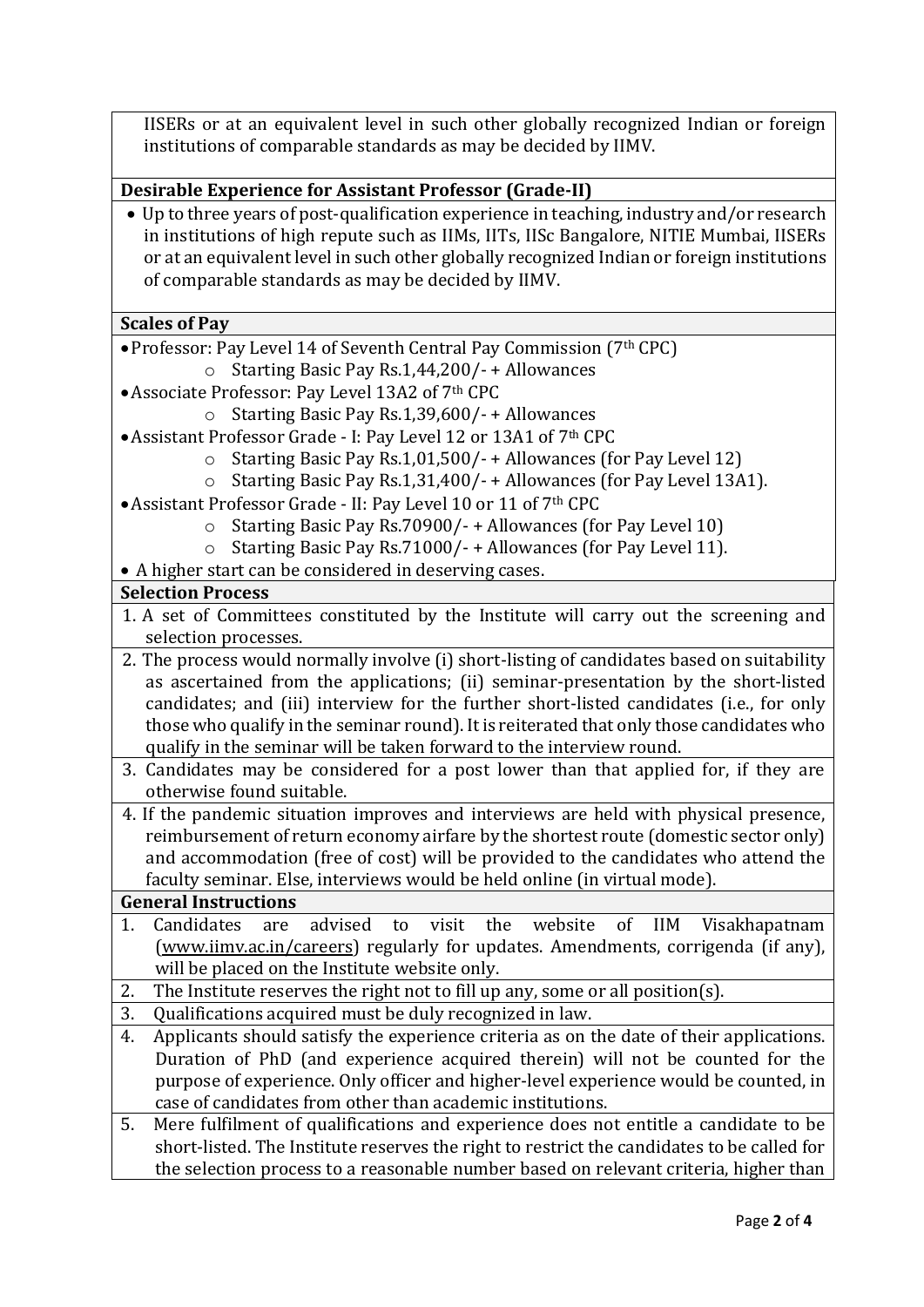the minimum prescribed.

- 6. Applications should be complete in all respects. Additional sheets as needed may be used and referenced suitably. All information furnished MUST be based on supporting documentation. Incomplete, incorrect or sketchy applications are liable to be rejected.
- 7. Applications received against this specific advertisement only will be considered under the Special Recruitment Drive.
- 8. Candidates employed in organizations or institutions (including autonomous bodies) under the Government (Central or State); or Public-Sector Undertakings (Central or State) must produce a proper Relieving Letter at the time of reporting for duty.
- 9. The Institute will communicate only with short-listed candidates. No correspondence from applicants shall be entertained.
- 10. Canvassing in any form will be a disqualification.
- 11. In all matters of selection, recruitment, appointment and service, the interpretation and decision of the Competent Authority of the Institute shall be final and binding.
- 12. Disputes (if any) shall be subject to jurisdiction of the competent courts of the city of Visakhapatnam and/or Andhra Pradesh, India.

### **How to apply**

- 1. Interested candidates are invited to apply using the prescribed format only, available on the website [\(www.iimv.ac.in/careers\)](http://www.iimv.ac.in/careers). Applications not conforming to the format are liable to be rejected.
- 2. **Certificate issued by the Competent Authority clearly showing the category (OBC/SC/ST/EWS/PwD) to which the applicant belongs MUST be attached with the application. In case of OBC, the certificate should mention clearly that the candidate** *does not belong to Creamy Layer.* **The Certificate should be current and valid as on the closing date for receipt of applications. Without such proof, the application will not be considered as part of the Special Recruitment Drive.**  Except the Category Certificate, no copy of any other certificate/supporting documentation need be attached/submitted along with the application. Such proof would be sought later, ONLY from short-listed applicants.
- 3. Scanned, copies of the completely filled-in and signed (self-attested) application form (in Word and PDF format), along with Category Certificate (only) should be sent through e-mail on **facultyrecruit2022srd@iimv.ac.in** by 14-Apr-2022, 1700 Hrs.
- 4. **Important**: Hard copy of the application, as submitted by mail, with all pages along with additional sheets / annexures (forming part of the application) and the Category Certificate duly signed (self-attested), should be sent by Speed Post/Courier to the address given below, ensuring it reaches the Institute by 21-Apr-2022, 1700 Hrs. It is reiterated that no other certificates/supporting documentation need be attached with the application at this stage, except the Category Certificate.

## **THE SENIOR ADMINISTRATIVE OFFICER INDIAN INSTITUTE OF MANAGEMENT VISAKHAPATNAM ANDHRA UNIVERSITY CAMPUS VISAKHAPATNAM - 530 003 ANDHRA PRADESH, INDIA**

5. IIMV is not responsible for postal delays, if any. Applications received after the last date and time will NOT be considered in this round of Special Recruitment Drive.